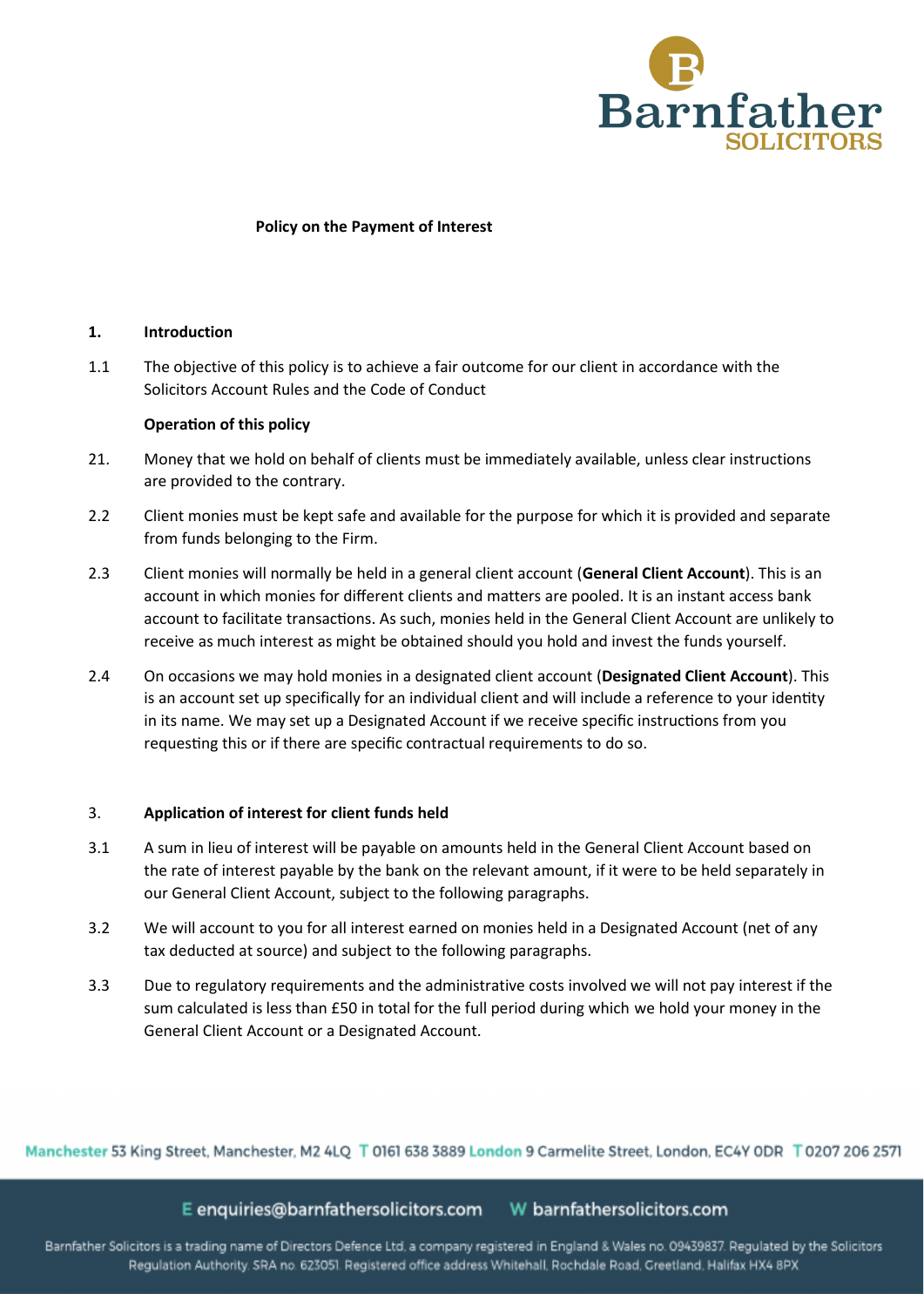- 3.4 We will retain interest paid to us by the bank on the aggregate of all client monies held in the General Client Account.
- 3.5 We will not pay interest on money held:
	- (a) For payment of a professional disbursement once counsel or other professional has requested a delay in settlement
	- (b) For the Legal Services Commission
	- (c) On an advance from us into our general client account to fund a payment on your behalf in excess of funds already held for you in that account
	- (d) If there is an agreement to contract out of the provisions of this policy
- 3.6 We will not pay interest to you where for any reason we are prevented by law from doing so and in such circumstances will have no liability for non-payment.

# **4. Calculation of Interest Payable**

- 4.1 Interest will be calculated and paid by reference to the applicable rate(s) over the period for which we hold cleared funds. Please ask the partner responsible for your matter if you wish to know the prevailing rate(s) of interest payable by our bank.
- 4.2 We will normally calculate and pay interest once your matter has been concluded, however there may be instances where it might be appropriate to account for interest at intervals throughout the matter.
- 4.3 In the event the Firm transfers the General Client Account and any Designated Accounts from one bank to another institution, interest will be calculated on the transferring balance(s) at the prevailing rate(s) at the date of transfer and will be credited to the General Client Account and any Designated Accounts at the receiving ins�tution. Interest will subsequently be calculated on the transferred balance(s) in accordance with this policy.
- 4.4 Unless otherwise agreed, where we are conducting more than one matter for you, balances will not be aggregated for calculation purposes.

# **5. Limitation of Liability**

- 5.1 We will not be liable to you or any third party for any loss or damage suffered as a result of any act omission, fraud, delay, negligence, insolvency or default of any bank, financial institution, clearing or payments system nor that of the directors, officers, employees, agents or representatives of any of the foregoing.
- 5.2 Nothing in this policy excludes or liability below the minimum level under the Solicitors Regulation Authority Indemnity Rules.